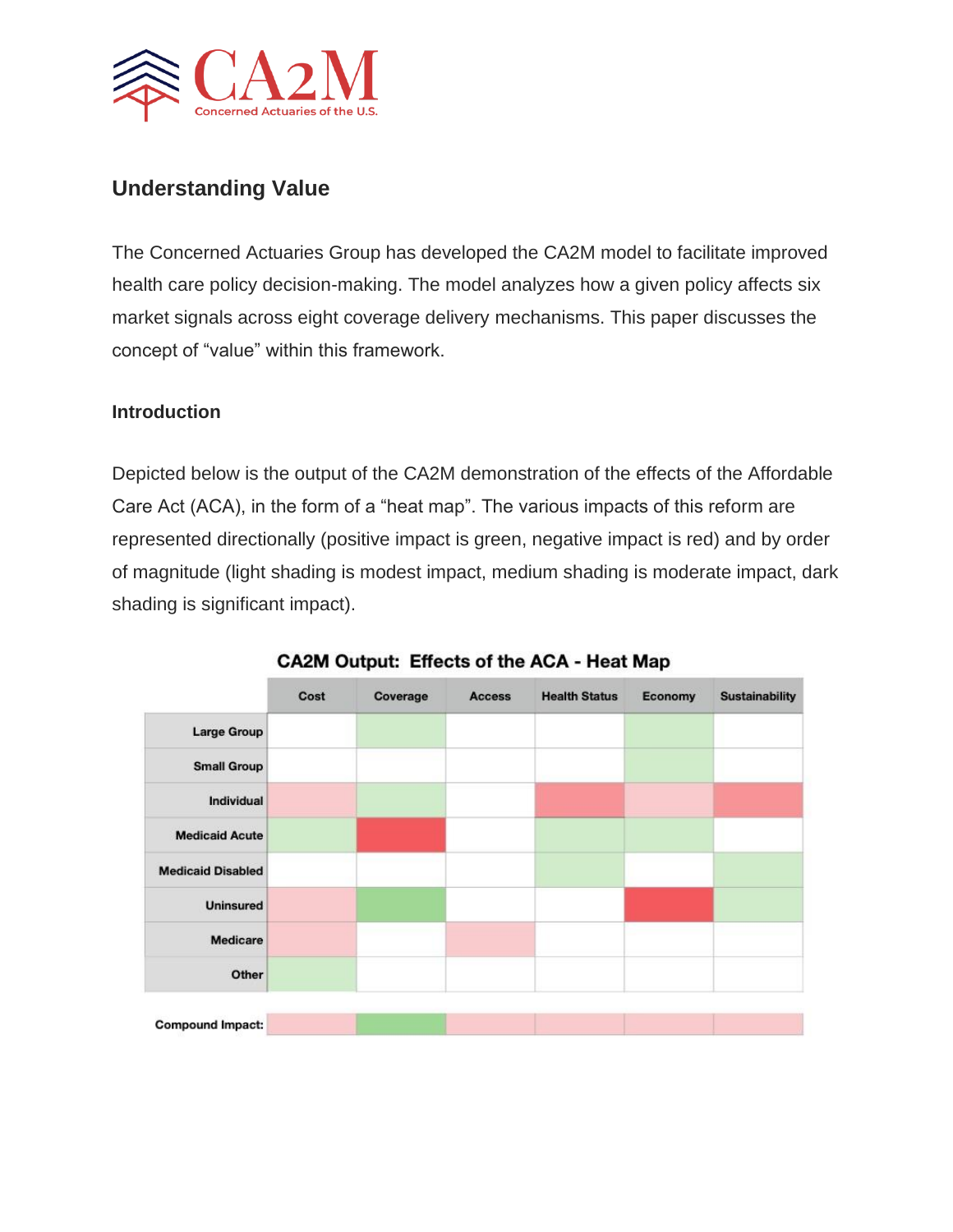

The power of the CA2M framework is that it facilitates the discipline of considering the effects a policy will have on every one of these interdependent variables. Better decision-making will result from such multi-dimensional analysis.

The Need to Know: Can this holistic analysis be advanced to the point of calculating the full net "value" of a policy, combining these component indicators to determine if a policy is producing an overall net positive or negative result for society?

In theory, perhaps so. But as a practical matter, there are a great many significant challenges inherent in such an endeavor. The remainder of the paper delves further into the topic of "value" in the context of policy decisions and the CA2M model.

#### **I. A Definition of Value**

Value is defined per the Webster Dictionary as:

- The monetary worth of something
- A fair return or equivalent in goods, services, or money for something exchanged
- Relative worth or importance of

### **II. The Creation, Enhancement, Use, and Destruction of Value**

In the CA2M model, we attempt to depict changes in value brought about by a given policy. These may be increases or decreases in dollar-denominated economic value or in certain other non-economic measures of social well-being. We do so to facilitate comparisons of different scenarios.

Economic value can be represented by a formula. Economic value is equal to the net worth of an asset, product, service or other identifiable item/factor. It should reflect all compensation and rewards and all debts and liabilities. Value changes over time. It is createable, enhanceable, usable, and destroyable.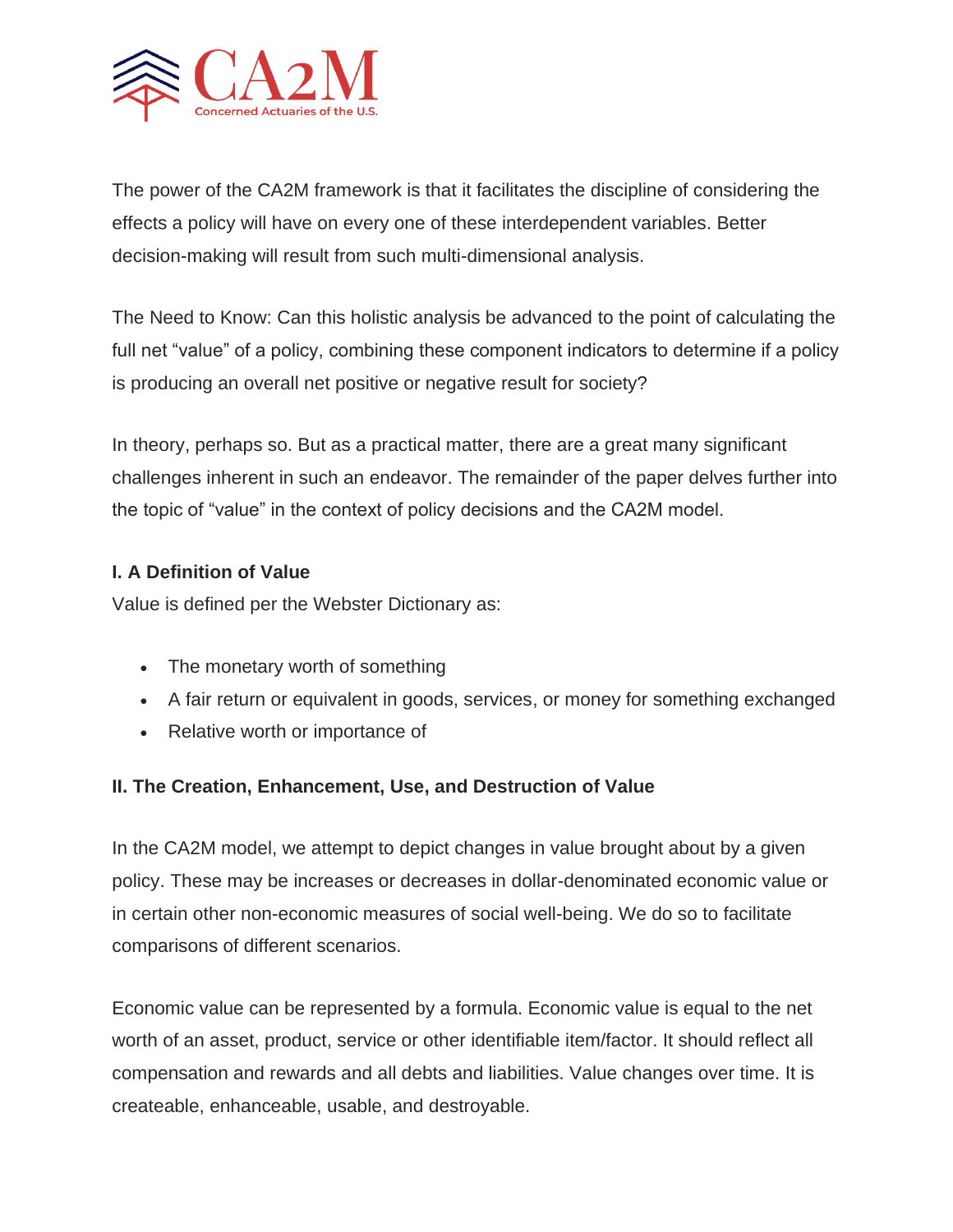

- Value Creation and enhancement: Any act or process that increases value. This can be labor, invention, risk transfers/subsidies (through elimination/mitigation of a risk), cash infusions, or other investments.
- Value Use, Destruction or Reduction: Any act or occurrence that consumes a product or reduces value, or destroys or eliminates a product, labor, service, or investment.

Not all measurement of social well-being is translated to dollar-denominated economic value in our analysis. However, the concepts of value creation, enhancement, use, and destruction can still be applied. In a non-dollar-denominated measure, value creation or enhancement (a positive outcome) occurs if social well-being, as represented by that measure, is increased. Conversely, value use or destruction occurs if social well-being is decreased.

#### **III. Definition of Risk**

Risk is defined per the Webster Dictionary as:

- Possible loss or injury
- Something that creates or suggests a hazard
- Peril related to a certain subject matter

In our analyses, risk reflects any factor that can potentially reduce value. In some instances, the risk associated with a possible occurrence or event can be a substantial reduction in value such that a transfer of that risk to some person or entity is essential.

#### **IV. Definition of Risk Transfer**

Transfer is defined per the Webster dictionary as: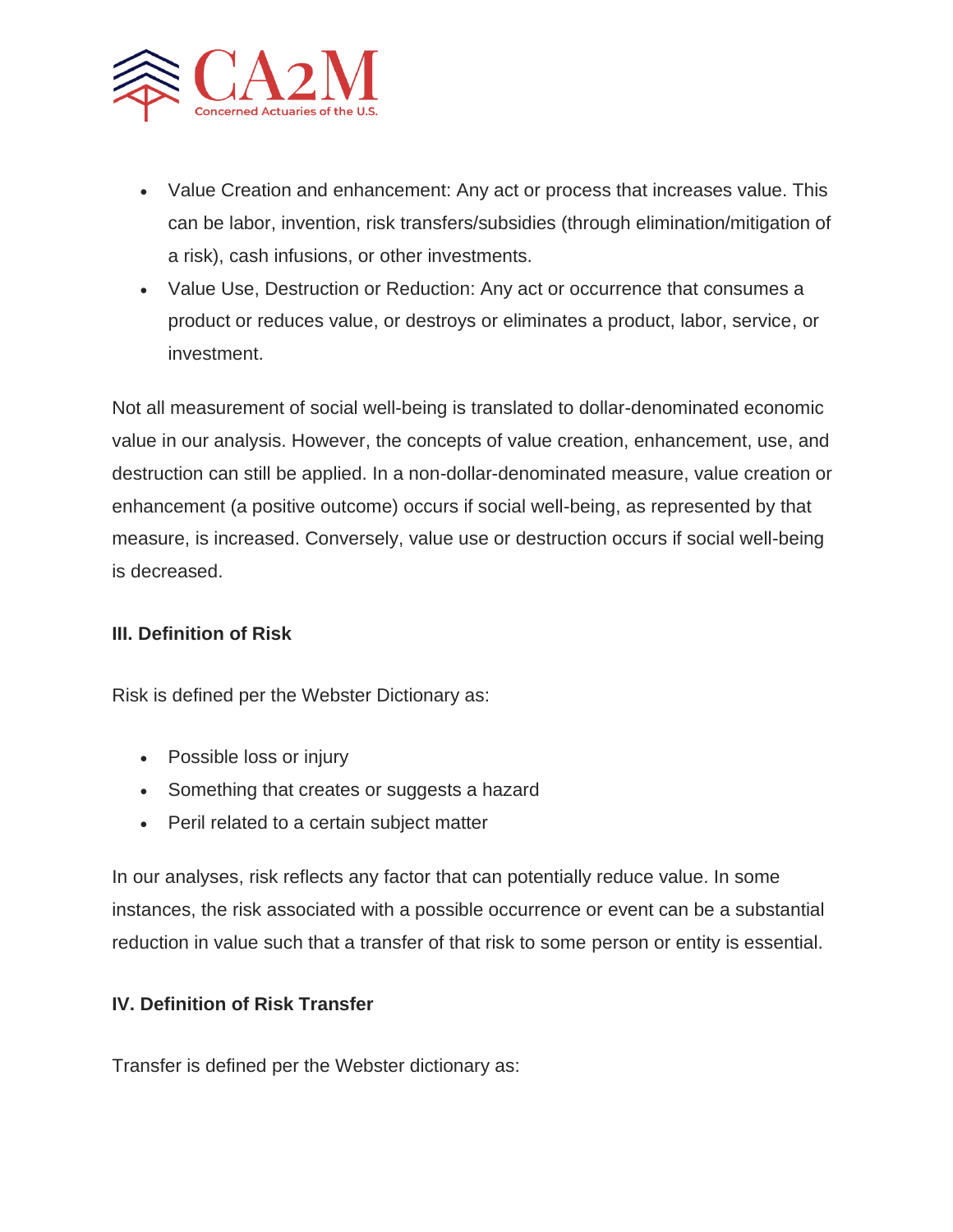

- The removal or conveyance of a thing from one place or to another person
- The passing of control from one party to another

Webster does not define risk transfer, but combining the two definitions above produces the following:

- Removal or conveyance of the possible loss or injury from one party to another
- The passing of control of a hazard or peril from one party to another

In our analyses, a risk transfer represents any transfer of a health care system risk from one party to another, whether that transfer is from an individual to a private company or to government, or from a company or another entity to the government or vice versa.

#### **V. Definition of Subsidy**

Subsidy is defined per the Webster dictionary as:

- A sum of money granted by the government or a public body to assist an industry or business so that the price of a commodity or service may remain low or competitive.
- A grant or contribution of money to meet specific needs.

A subsidy is in essence a form of risk transfer where the risk is transferred from an entity (industry, business, or person) to the government. The rationale for this policy is generally that it is in the public interest. Regardless of whether a risk transfer includes a subsidy to some degree or not, the ultimate question to address should be what happens to the value of all the signals with the risk transfer/subsidy mechanism versus without it.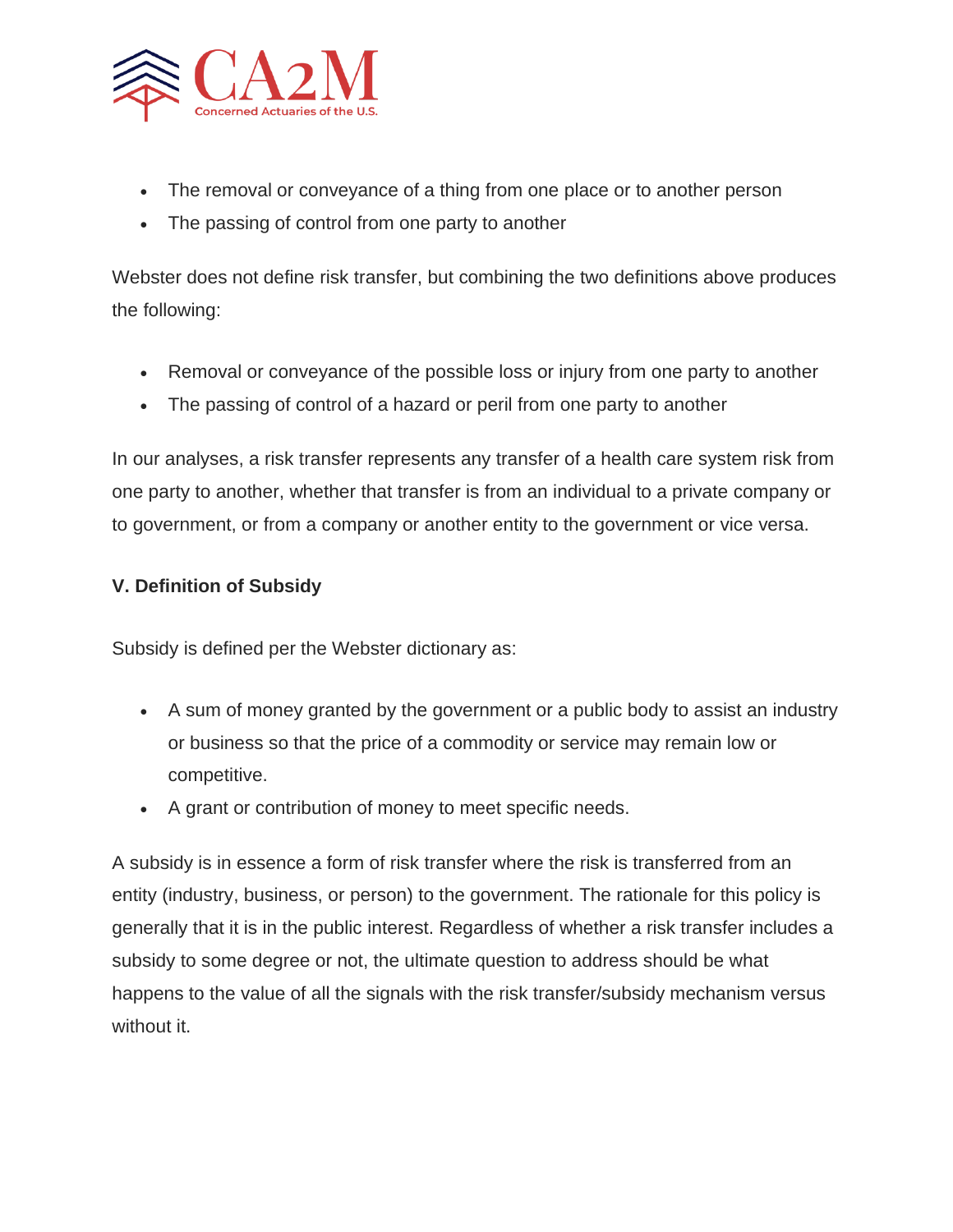

# **VI. Measuring Changes is Value change arising from a Risk Transfer or Subsidy (Holistic Requirement)**

Risk transfers and subsidies often generate a significant number of changes across the landscape of people and entities directly and indirectly tied to them. In health care, changes focused on one specific area such as coverage often affect numerous other concerns, including the economy. Often the indirect effects can be as significant if not more so than the issue being addressed.

This interconnectedness of the health care system and its relation to the economy requires an assessment of material issues at the same time to assess the change in value. This means assessing the effect on cost, coverage, access, health status, economic implications, and system sustainability over time due to the risk transfer or subsidy proposed.

#### **VII. CA2M Calculation and Depiction of Value Increase or Decrease**

The CA2M model calculates the impact a given policy will have on six market signals as they play out across eight population segments. Each population segment corresponds to one of the major coverage delivery mechanisms: large- and small-group benefits, individual insurance acute- and disabled-Medicaid, the uninsured, Medicare, and certain "other" delivery mechanisms. CA2M calculates the positive (gain of value) or negative (loss of value) effect arising from the policy under review for each of these intersections. Internal to the model, certain of these market signals are dollar-delineated, while others are not. In either case, the principles outlined in the prior section are applied to ascertain whether value is gained, lost, or remains relatively unchanged. A brief review of the six market signals that are considered in the model follows: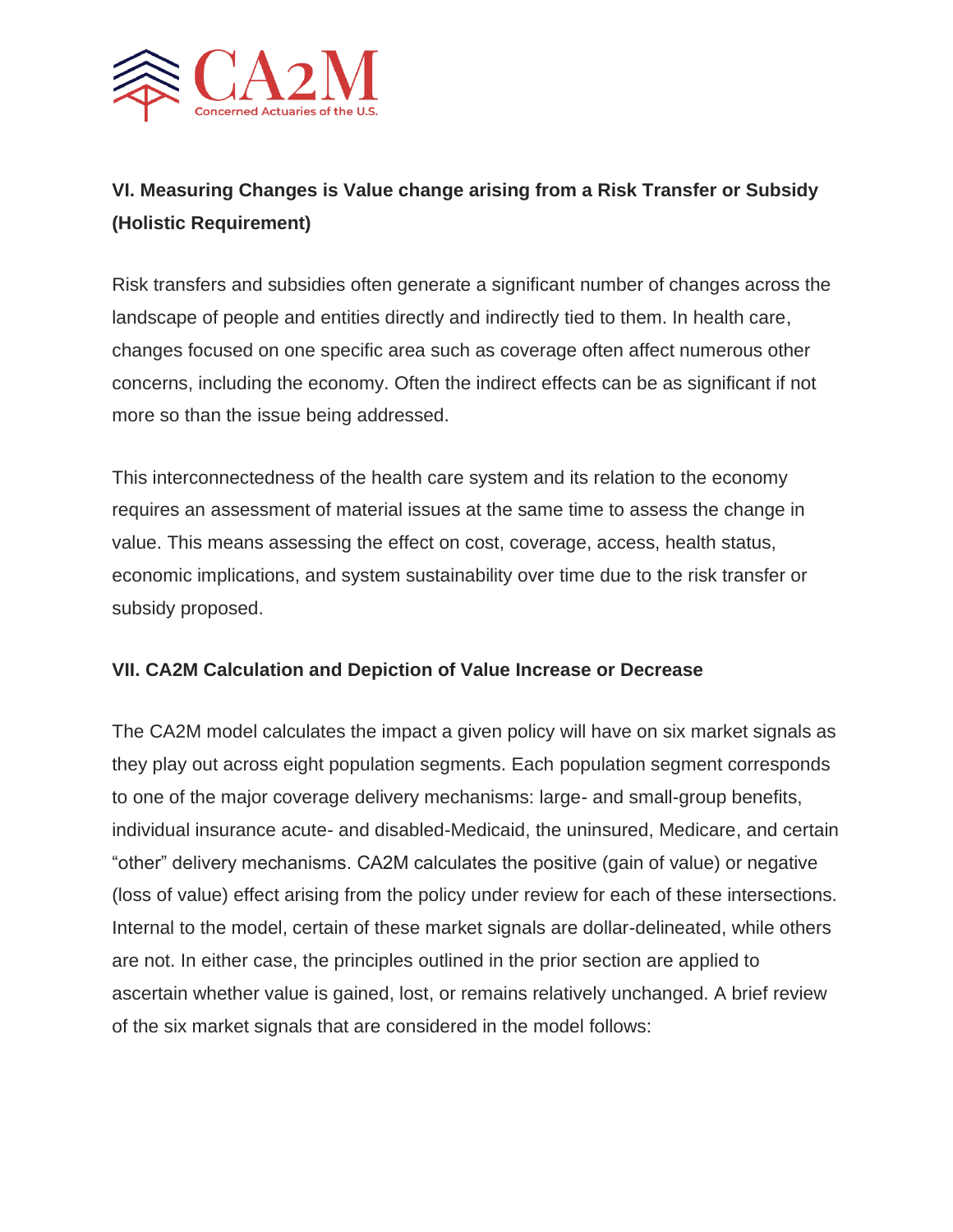

- *Cost*: What is the effect of the policy on the affordability of health care to various segments and in total? This signal is dollar-denominated.
- *Coverage*: What is the effect of the policy on the proportion of individuals and families receiving coverage that is inadequate (too much exposure to risk given economic means), adequate (risk proportionate to economic means) or disproportionate (to little participation in risk given economic means, possibly leading to overconsumption)? Coverage may be private insurance or a government program. This signal is not dollar-denominated.
- *Access:* What is the effect of the policy on the timely availability of appropriate health care facilities, services, and supplies under a given policy to the individuals and families that need them? Quality of the services provided is included in this item. This signal is not dollar-denominated.
- *Health Status:* What is the effect of the policy on the overall health of each population segment and in total? The model assigns an expected morbidity cost (non-standard morbidity costs being reflective of non-standard health status) to each individual in a calendar year based on modeling of estimated debits per person. As such, this signal is currently measured in dollars; however, health status could also be measured in non-dollar terms, and likely will be as the model is enhanced over time.
- *The Economy:* What are the economic implications of the policy? Health and health care have many interactive effects on the economy, including jobs, wages, productivity, disposable income, debt, deficits, taxes, and investment. This signal is measured in dollars through changes in economic activity, but as there is a two-way relationship between health and income, non-dollar measures could also be used.
- **Sustainability:** Is the policy sustainable in the longer term, considering its effects on deficits, unfunded liabilities, economic participation, infrastructure needs, and capital needs? This signal has multiple elements, some of which are examined in dollars and others of which are not. This signal takes into account the relative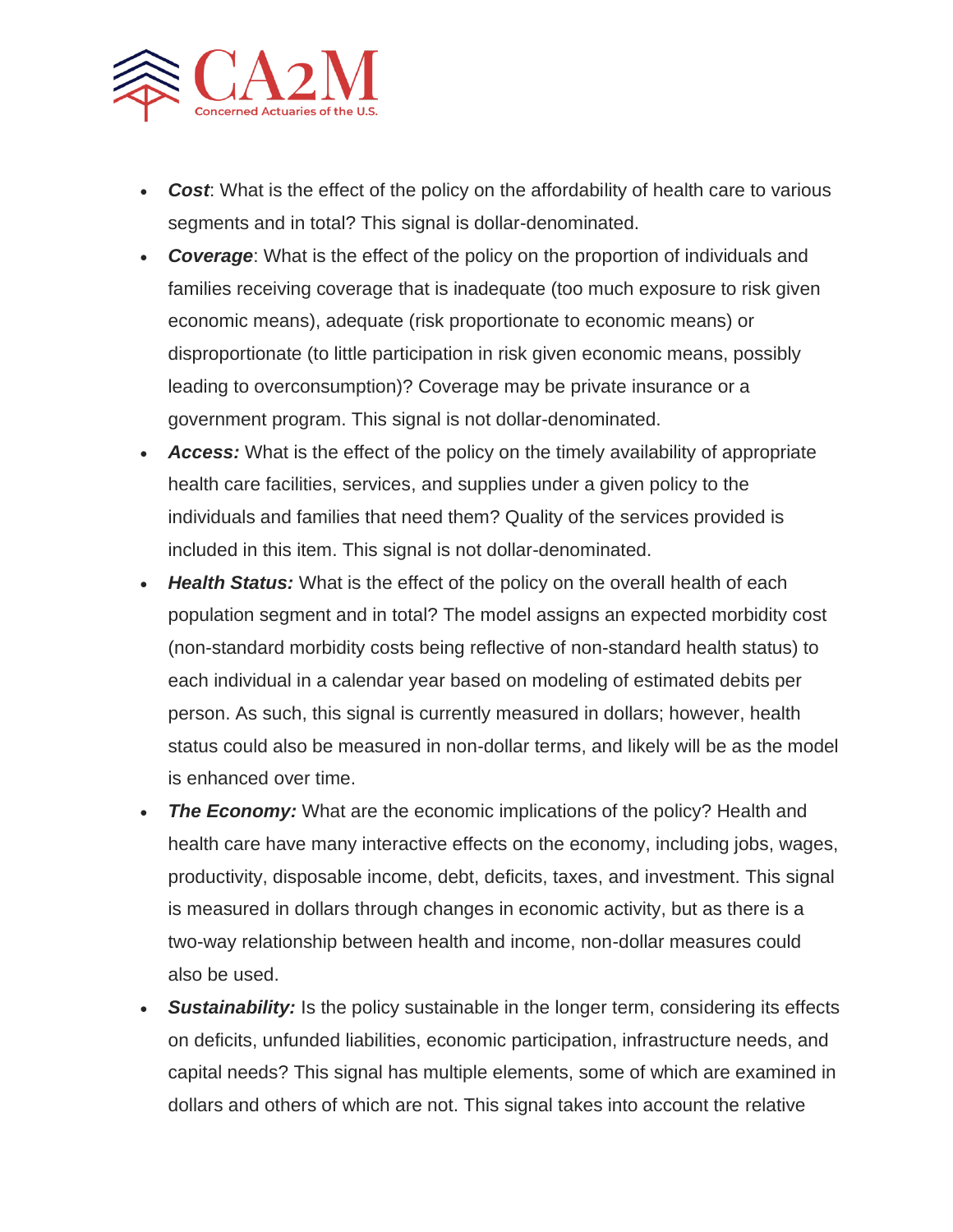

change in the component calculations under a given policy and is not, in the end, dollar-denominated.

The output of the model is most often depicted in matrix form, as a "heat map" indicating for each intersection of market signal and population segment the directional change in value and the magnitude of that change arising from the policy. A relative magnitude scale, e.g., one to ten, is sometimes superimposed. The exact mathematical calculations produced by the model are not reported, since they are not comparable across signals, owing to the different units of measurement delineating the market signals.

#### **VIII. Illustrations of Value Determination**

The purpose of the CA2M model is to better inform health policy decision-making by illustrating the inter-connected impacts arising from any policy. The format of the output clearly illustrates the presence and magnitude of multiple impacts. But could the model be made to calculate a single, combined net positive or negative "value" for the policy under consideration? In total, do the identified benefits of the policy outweigh the costs?

All six market signals could, in theory, be translated to a common unit of measurement, such as dollars. For example, a formula could compute the dollar-equivalent value of an improvement in access to health care for a segment of the population by taking into account resultant reductions in medical costs, gains in productivity, and added "qualitylife-years" (with yet another formula applied to calculate the dollar value of a quality-lifeyear).

But, even if all such calculations were done, significant challenges would remain in order to determine a singular total net value. For example, the benefits and costs of that policy, accruing among different population segments, would all have to be given a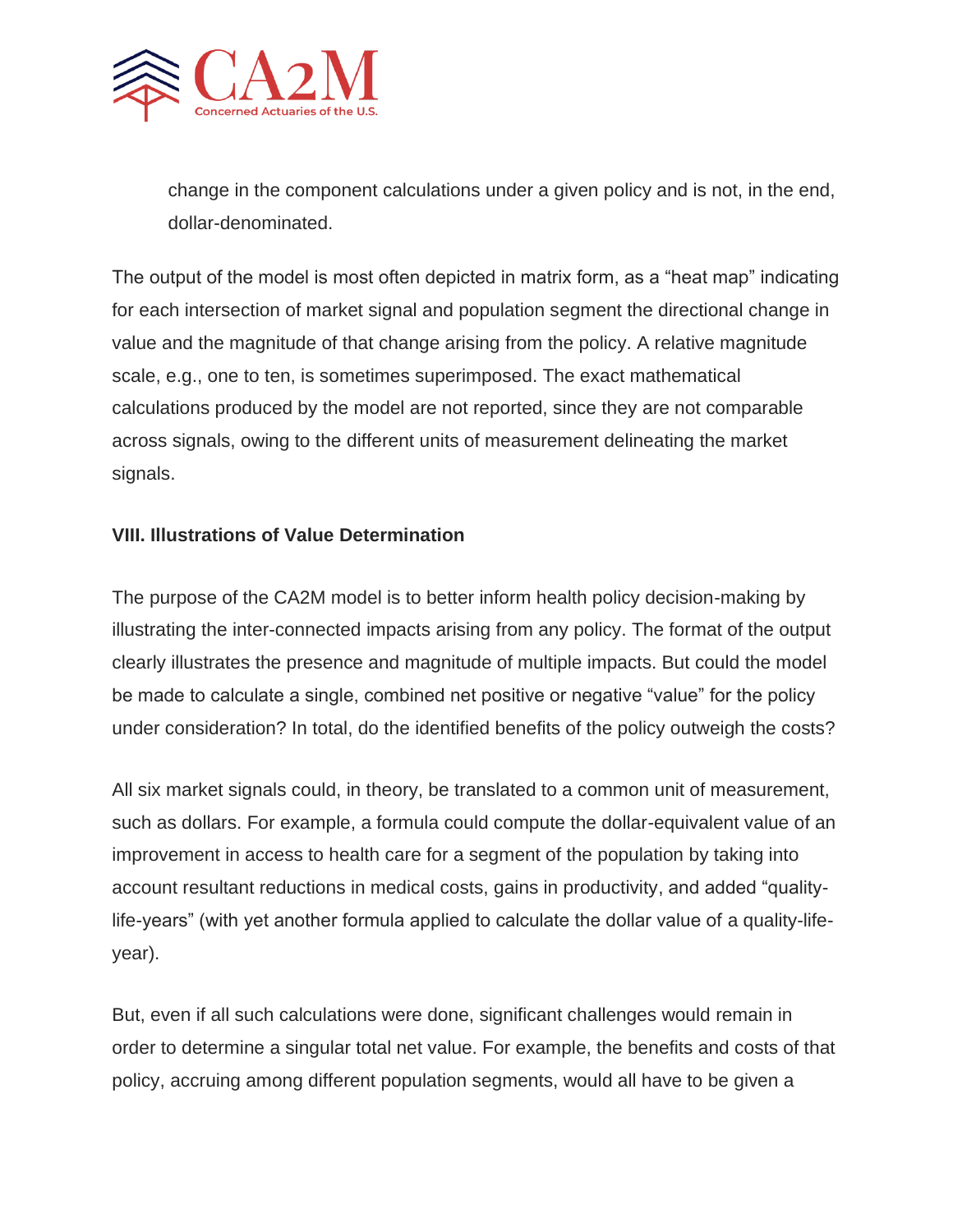

relative weight. An easy answer might be to weight them equally. But society may consider a particular benefit, say the comfort and dignity of frail elders, more important than the formulaic calculation of reduced costs and gained productivity reveals. While we believe all of the signals deserve material consideration, the precise weighting of costs and benefits among the signals and population segments is a matter for legitimate policy debate.

To delve deeper into the determination of value within the model, the following examples are provided. These are taken directly from the results of the CA2M demonstration of the effects of the ACA as summarized previously in Table 1.

**Example 1:** As is seen in Table 1, CA2M reports that the ACA has a favorable impact on the "Coverage" market signal for persons who were uninsured. The ACA led to a reduction in the number of such uninsured persons. A significant number of these people enrolled in Medicaid (a government-subsidized program), made possible by the ACA's expansion of Medicaid eligibility criteria. An additional number enrolled in private individual insurance, made feasible by federal subsidies provided to relatively lowincome persons who buy individual insurance through one of the designated exchanges. This reduction in the number of uninsured is not a surprising result, and in fact, was one of the primary objectives of the ACA. Within CA2M, the decrease in the number of persons who are uninsured is reported as a favorable result (green in the heat map). Further relating this to the discussion of value earlier in this paper:

- Value can be deemed to have increased for persons gaining coverage because of the ACA.
- This particular increase in value was created largely by the mechanism of subsidy, i.e., the transferring of the risk of medical expense from these individuals to the government.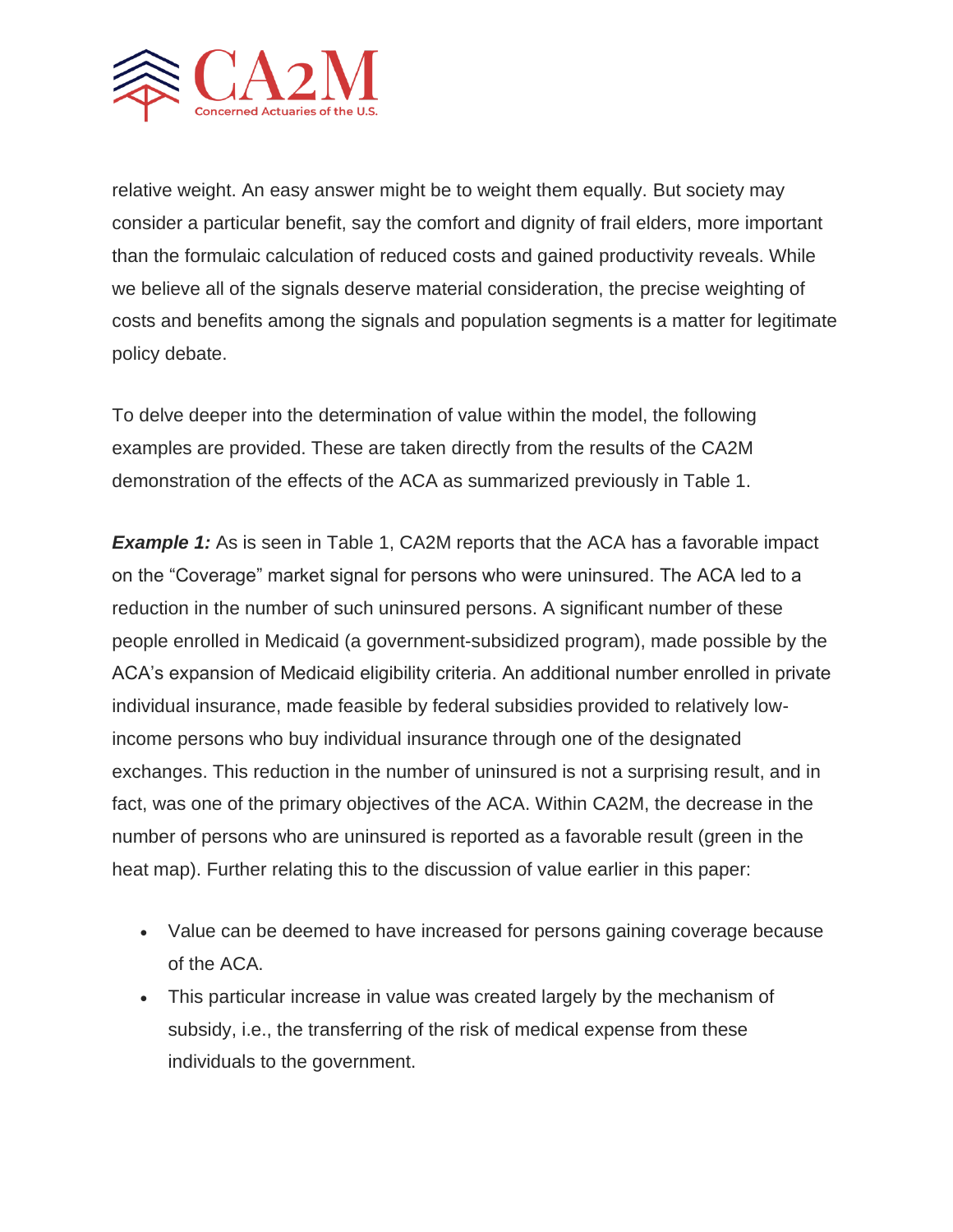

• CA2M does not calculate a dollar equivalence for this particular increase in value; it reports the direction and magnitude of change based on the number of persons experiencing a change in coverage and what type of change occurred.

**Example 2:** Also from Table 1, CA2M reports that the ACA has a negative impact on the "Cost" market signal for persons with individual coverage. For persons not covered by employer-sponsored plans and who are not eligible for federal subsidies, individual insurance policies have become much more expensive due to disruptions of the individual insurance market caused by the ACA. Within CA2M, the rapid increase in the annual dollar cost of medical insurance for the subset of people within the individual insurance market who do not receive subsidies leads to an unfavorable result - reported as red in the heat map. Because this is a subset, the overall result reported for the segment in its entirety is light red, indicating a modest aggregate result.

- Value can be deemed to have decreased for these persons because of the ACA.
- CA2M reports the direction and magnitude of change based on the aggregate annual dollar cost of medical insurance for this group of people.

**Example 3:** As is seen in Table 1, CA2M reports that the ACA has a negative impact on the "Sustainability" market signal for the individual insurance market. CA2M takes a number of factors into account in order to assess sustainability, including the relationship of health care cost trends to overall economic growth, the rate and direction of change in provider availability, the rate and direction of change in coverage, the relationship of trends in the cost of medical insurance to wage growth and the rate of change in government deficit spending brought about by a given reform. In the case of the ACA, the formulaic combination of these various factors leads to an unfavorable result being reported for the individual insurance market, owing largely to the accelerating cost-related factors and the increase in deficit spending brought about by the ACA's various subsidies.